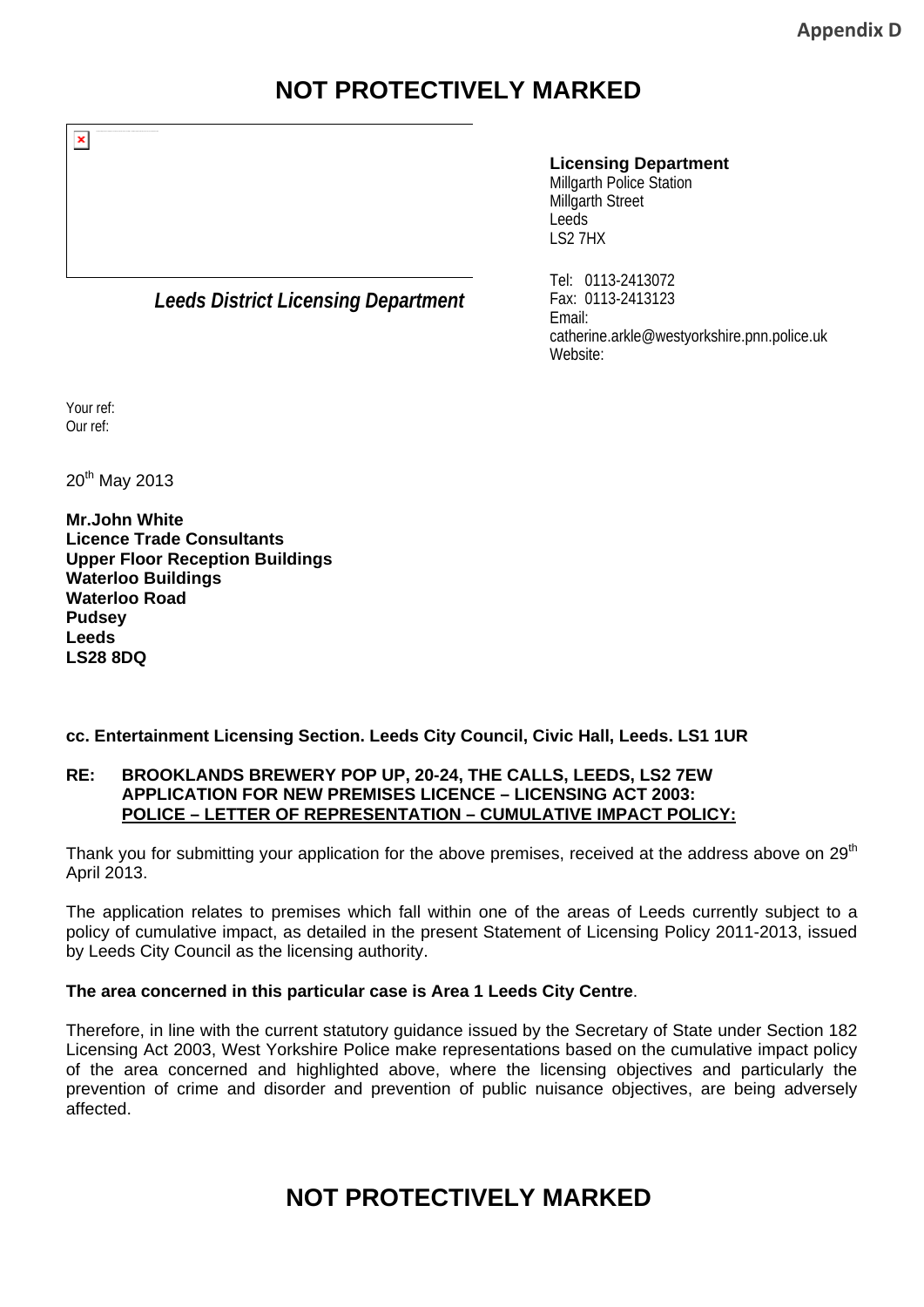# **NOT PROTECTIVELY MARKED**

### **CIP - Area 1 – Leeds City Centre:**

There has been a policy of cumulative impact in Leeds City Centre since January 2005, as a part of the original Statement of Licensing Policy issued by Leeds City Council, made to introduce the 'transitional provisions' of Licensing Act 2003 in February 2005 to full implementation in November 2005.

As a part of the process back then, in 2004 West Yorkshire Police provided detailed statistical analysis of alcohol related crime and disorder and anti social behaviour, in relation to specific areas of the City Centre.

The original policy only applied to certain isolated parts of Leeds City Centre.

In 2007, as part of the first 3 year review of Leeds City Council's Statement of Licensing Policy, further statistical evidence was produced by West Yorkshire Police to ascertain if there was the continuing need for a policy of cumulative impact in Leeds City Centre.

As a result, in December 2007 the revised Statement of Licensing Policy 2007-2010 was issued by Leeds City Council, and whilst the policy of cumulative impact for Leeds City Centre was to continue, there was very little if any relevant change in the wording of the policy and no change at all in the affected areas of the City Centre.

A second review of the Statement of Licensing Policy has taken place in Leeds in 2010 and a 3<sup>rd</sup> edition has been issued by Leeds City Council as recently as early January 2011.

During this lengthy process, West Yorkshire Police, after being requested to do so, once again provided an up to date 2 year statistical overview of violent offences and anti-social behaviour in Leeds City Centre as a whole.

**As a result, on this occasion the policy of cumulative impact for Leeds City Centre has radically changed, both in -:** 

- **1. a significantly increased geographical area, and**
- **2. modification of the wording of the policy, to include all types of alcohol led premises, rather than just a specific type of premises serving alcohol**.

The current Statement of Licensing Policy goes into further detail about the significant changes recently made and highlighted above.

For instance-:

- Paragraph 7.16 "In the five years since the cumulative policy for the city centre was introduced, the City Centre has changed. Recent crime statistics show three main hot spots for crime and disorder:
	- 1. Call Lane, Boar Lane and the area behind the Corn Exchange
	- 2. Woodhouse Lane, Merrion Way and Wade Lane
	- 3. The east end of The Headrow and New Briggate.
- Paragraph 7.17 "Other areas of concern include the Eastgate area and Briggate".
- Paragraph 7.19 "On reviewing these facts and the previous cumulative impact policy, the council has amended the geographical area of the cumulative impact policy to incorporate the crime hotspots…………".
- Paragraph 7. 20 "In addition there is rising concern about premises which have not been included within the scope of the previous policy, such as restaurants serving hot food and drink after 11pm. These premises have also contributed to crime, disorder and public nuisance in the city centre.
- The previous policy referenced high volume vertical drinking establishments. This reference has been removed as it is recognised that all alcohol led premises can contribute to crime and disorder in the area………………."

**The wording for the current policy of cumulative impact for Leeds City Centre therefore now reads-:**

**"It is the council's policy, on receipt of relevant representations, to refuse new and variation applications in Area 1 for alcohol led premises such as bars, pubs and nightclubs and for premises seeking late night refreshment such as takeaways and late opening restaurants, unless** 

**NOT PROTECTIVELY MARKED**